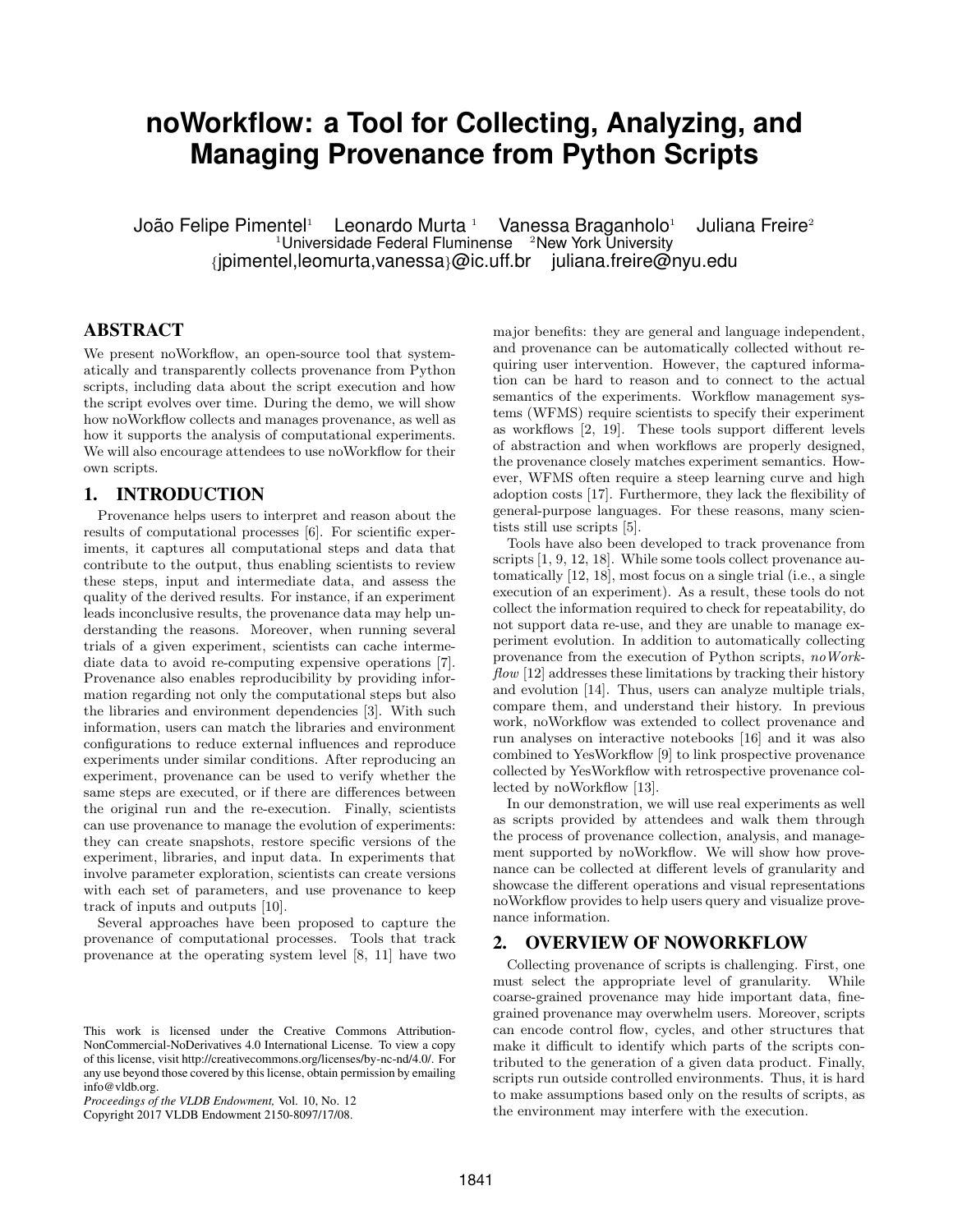

Figure 1: Architecture of noWorkflow.

noWorkflow addresses these challenges by collecting definition, deployment, and execution provenance. Definition provenance represents the structure of the script, including function definitions, their arguments, function calls, and other static data. Deployment provenance represents the execution environment, including information about the operating system, environment variables, and libraries on which the script depends. Finally, execution provenance represents the execution log for the script [12].

noWorkflow supports different techniques for collecting execution provenance at different levels of granularity. These techniques deal with the existence of control flows and cycles on scripts. Moreover, by collecting deployment provenance, noWorkflow is able to detect environment changes that are external to the script.

The architecture of noWorkflow has three key components, as shown in Figure 1. The Provenance Collection module collects provenance from scripts and stores it using the Provenance Storage module. The Provenance Analysis module reads data from the Provenance Storage and presents it to users in different ways. Users can interact with noWorkflow through three interfaces: command line, an IPython extension that interacts with Jupyter Notebook, and a web-based visualization tool. In addition to provenance collection and analysis, noWorkflow also collects the evolution history of experiments, allowing users to restore old files and to manage their execution.

# 3. DEMONSTRATION

In our demonstration scenario, a user receives a request from her collaborator to check if the precipitation in Rio de Janeiro remains constant across years. To verify this hypothesis, she collects data from a meteorological database and writes a script to process the data and produce a image for comparison. She starts the experiment with data from 2013 and 2014 and produces the script presented in Figure 2.

# 3.1 Provenance Collection

Running noWorkflow is as simple as running a Python script: instead of invoking python experiment.py, she invokes now run experiment.py. noWorkflow is able to run the very same Python script and produce the same results without modifications. However, instead of just running it, noWorkflow first generates a sequential trial identification number. Then, it collects the definition provenance and deployment provenance, and when it executes the script,

```
1 import numpy as numpy<br>2 from precipitation im
2 from precipitation import read, sum by month<br>3 from precipitation import create bargraph
       from precipitation import create_bargraph
\frac{4}{5}5 months = np. arange (12) + 1<br>6 d13. d14 = read ("p13. dat")
6 d13, d14 = read (\overline{v} \text{p13.} \text{dat}^n), read (\overline{v} \text{p14.} \text{dat}^n)<br>7 prec13 = sum_by_month(d13, months)
       \text{prec13} = \text{sum-by-month} (d13, \text{ months})8 \text{ prec14} = \text{sum-by-month} \left( d14, \text{ months} \right)9
10 create_bargraph("out.png", months,<br>
11 ["2013", "2014"], prec13, prec14)
```
# Figure 2: First script version.

it collects the execution provenance. As this is the first trial, the trial number will be 1. She can now use this number to reference the collected data for this trial. noWorkflow stores the collected provenance on disk in a directory named .noworkflow inside the script directory. This directory contains both a relational database for structured data and a content database for file-based data (see the Provenance Storage module of Figure 1). noWorkflow copies all accessed files, modules, and scripts to the content database during the execution of the scripts, and names them after the SHA1 hash codes of their content. These SHA1 hash codes link the content stored in the databases and avoid the duplicated storage of identical files.

noWorkflow collects the definition provenance by analyzing the Abstract Syntax Tree (AST) and the Python bytecode of the script [15]. It stores the script file and function definitions in the content database, and function names, calls, parameters, and global variables in the relational database. For this experiment, the content of 'experiment.py' is stored in the content database, while its hash code together with the function calls (i.e., arange, read, sum\_by\_month, and create bargraph) are stored in the relational database.

noWorkflow collects two different types of deployment provenance: environment and library dependencies. As part of the environment, it collects operating system information (e.g., Ubuntu 16.04), hostname, information about the machine architecture (e.g., x86 64), Python version (e.g., 3.5.2), and environment variables. This data is stored in the relational database. noWorkflow also collects the transitive closure of all library dependencies together with their versions. In our example, it collects 'numpy' in version 1.11.3, 'precipitation.py' in version 1.1.0 (as it was declared by a  $\text{\textendash}$  variable), and 'matplotlib' in version 2.0.0, among other internal modules. Note that 'matplotlib' was imported by 'precipitation.py'. noWorkflow stores the libraries in the content database, together with their names, versions, and hash codes in the relational database.

For execution provenance, noWorkflow stores copies of input and output files in the content database before and after reading or writing on them. Thus, it stores copies of 'p13.dat', 'p14.dat', and 'out.png' in the content database. In addition to the accessed files, noWorkflow supports collecting the execution flow at two different granularities. By default, noWorkflow collects provenance at a coarse granularity. It defines a Python Profiler that collects function activations (i.e., executed function calls), global variables, parameters, and return values. To collect provenance at a finer granularity, the user can issue the command now run -e Tracker experiment.py. Besides function activations, noWorkflow will also capture variable attributions, loop definitions, and other variable dependencies [15]. In this case, it combines the Profiler with a Tracer to store variable values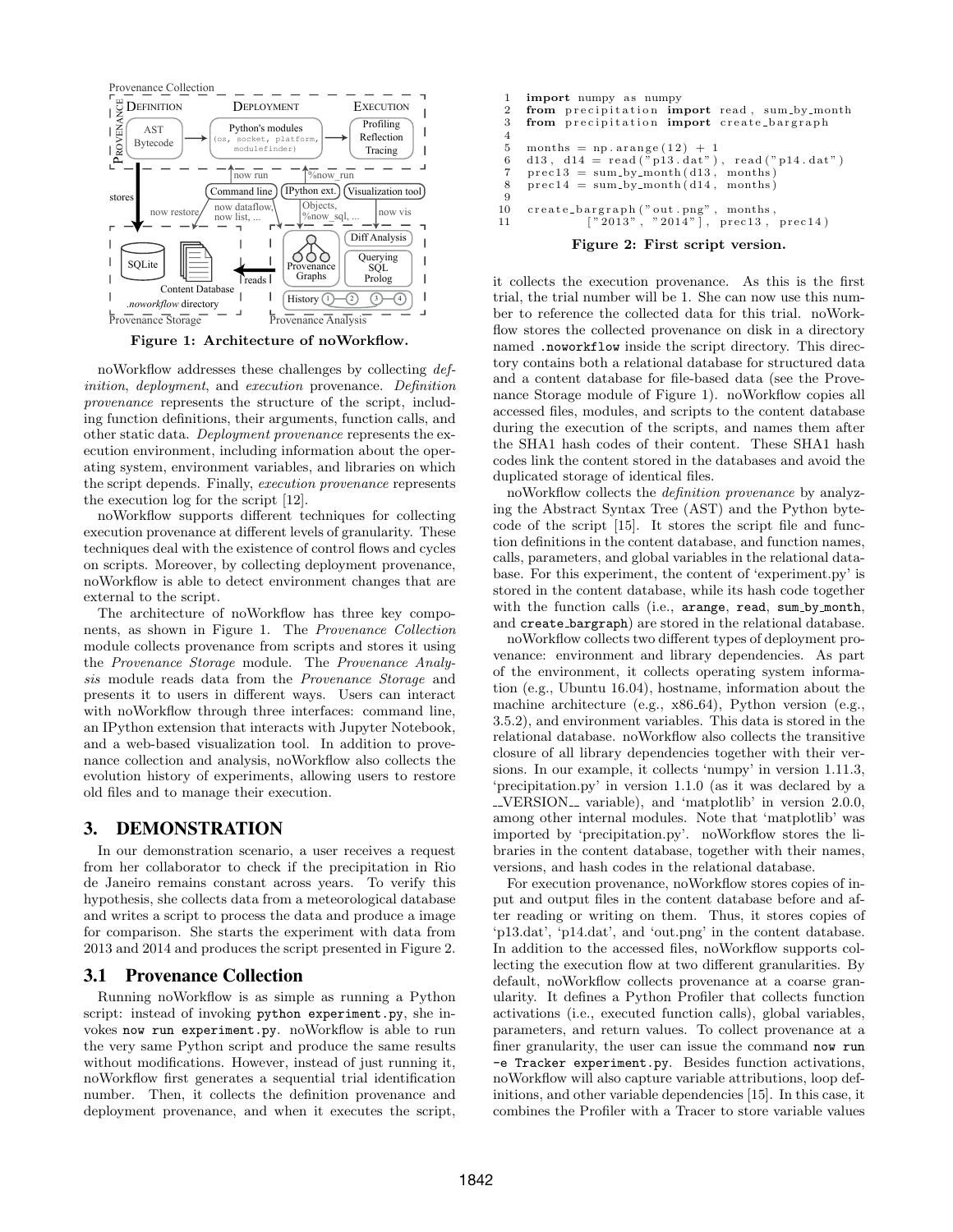

Figure 3: Trial 1 dataflow.

for each line and variable dependencies. A Tracer is commonly used for developing debuggers in Python. However, different from debuggers, noWorkflow stores the data values to assist users in future analyses. noWorkflow stores all data related to the execution flow in the relational database.

As a concrete example, consider line 5 of Figure 2. By default, noWorkflow captures that np.arange(12) returns a numpy array with values  $[0, 1, \ldots, 10, 11]$ . At fine-granularity mode, noWorkflow also collects the value of months as an array with values  $[1, 2, \ldots, 11, 12]$ . In both cases, noWorkflow collects the time of the execution and the function activation duration.

Provenance size may grow considerably if it is captured at a fine granularity or even at a coarse granularity, if script contains large loops. In order to avoid these problems, users can (i) limit the maximum collection depth of noWorkflow stack; (ii) write computational intensive functions in external files, since noWorkflow only collects execution provenance from main scripts, by default; or (iii) prepend an underscore to variables and function names, indicating which elements should not be collected.

#### 3.2 Provenance Analysis

After collecting the provenance, noWorkflow offers multiple commands for provenance analysis. The user can run now show 1 to obtain more details from trial 1 (textually). Users can also inspect individual modules, function definitions, environment variables, or function activations. This information can be visualized using the command now dataflow 1 | dot -Tpng -o p1.png, which produces a dataflow graph, as shown in Figure 3. In this figure, nodes with rounded corners represent data, white nodes represent files, light blue rectangles represent variables, and dark blue rectangles nodes represent function calls.

Since all provenance data, with the exception of file content, is stored in a relational database, the user can query the provenance using SQL. However, to enable complex, transitive closure queries, for which the support in some database systems is limited [4], noWorkflow also exports the trial provenance as Prolog facts using the command now export 1. Optionally, noWorkflow can export pre-defined Prolog rules that define common provenance queries together with the Prolog facts. For instance, the rule access\_ influence(1, File, 'out.png') indicates which files may have influenced the generation of 'out.png' in trial 1. In this case, the result is 'p13.dat' and 'p14.dat'. For obtaining a graphical representation of both SQL and Prolog schemas, users can use the command now schema [sql,prolog].

After analyzing the experiment results, the user realizes that there was a drought in 2014 and decides to check if the precipitation remains constant when there is no drought. Thus, she adapts the script to include data from 2012. After running the experiment, she wants to compare the trials and present the differences to her collaborator.



Figure 4: (a) Trial 1 activation graph and (b) Diff of trials 1 and 2.

For a textual trial comparison, she uses the command now diff 1 2. Currently, this command just compares basic trial information (e.g., parameters, duration), modules, and environment variables according to specified optional parameters.

However, she also wants to compare the execution provenance, so she uses the noWorkflow web visualization tool. This tool can be activated by the command now vis and further accessed on a web browser at http://localhost:5000. The tool presents the history of trials as a graph and allows users to select trial nodes to be visualized in more detail. When the user selects a trial, noWorkflow loads basic trial information, modules, environment variables, accessed files, and an activation graph. By selecting a second trial, the tool compares the first trial to the second one, presenting an activation graph diff [14] and all textual diff information. Different from the dataflow graph presented in Figure 3, activation graphs also work for coarse-grained trials. Figure 4 presents the (a) activation graph of trial 1 and its (b) diff to trial 2. In an activation graph, nodes represent activations and their colors represent their duration in a gradient scale: red represents the slowest activations, and white, the fastest ones. The script is an activation itself and it is indicated by a straight arrow. In this case, 'experiment.py' is the script. In the graph, black arrows represent the start of activations, blue arrows represent a sequence of calls within activations, and dashed arrows represent returns. Note that Figure 4(b) has an extra sum by month node and an extra read activation number in the loop edge.

# 3.3 Provenance Management

Now the user decides to change the script to add data from 2015. In the meantime, her collaborator realizes that there are unusual rainy days in the first trial and requests her to rerun the experiment without such days. Since she is using noWorkflow, she can restore the code and data from trial 1 by issuing the command now restore 1 [14]. Since the user has changed the code, this command creates a backup trial, 3, with the modified script as definition provenance, before restoring the files from trial 1. By default, the command restores the whole trial to the state before its execution, but it supports optional arguments for restoring individual files, including intermediate and output files. Thus, the restore command is useful for trying alternatives on the experiment, for repeating trials, and for looking at old versions of trials. After restoring the trial, the user modifies the script and executes it again without the unusual rainy days.

noWorklow keeps track of the trial derivation history and allows users to visualize this history for understanding what happened to the experiment until it reached the current state. For visualizing the history, she can either run now